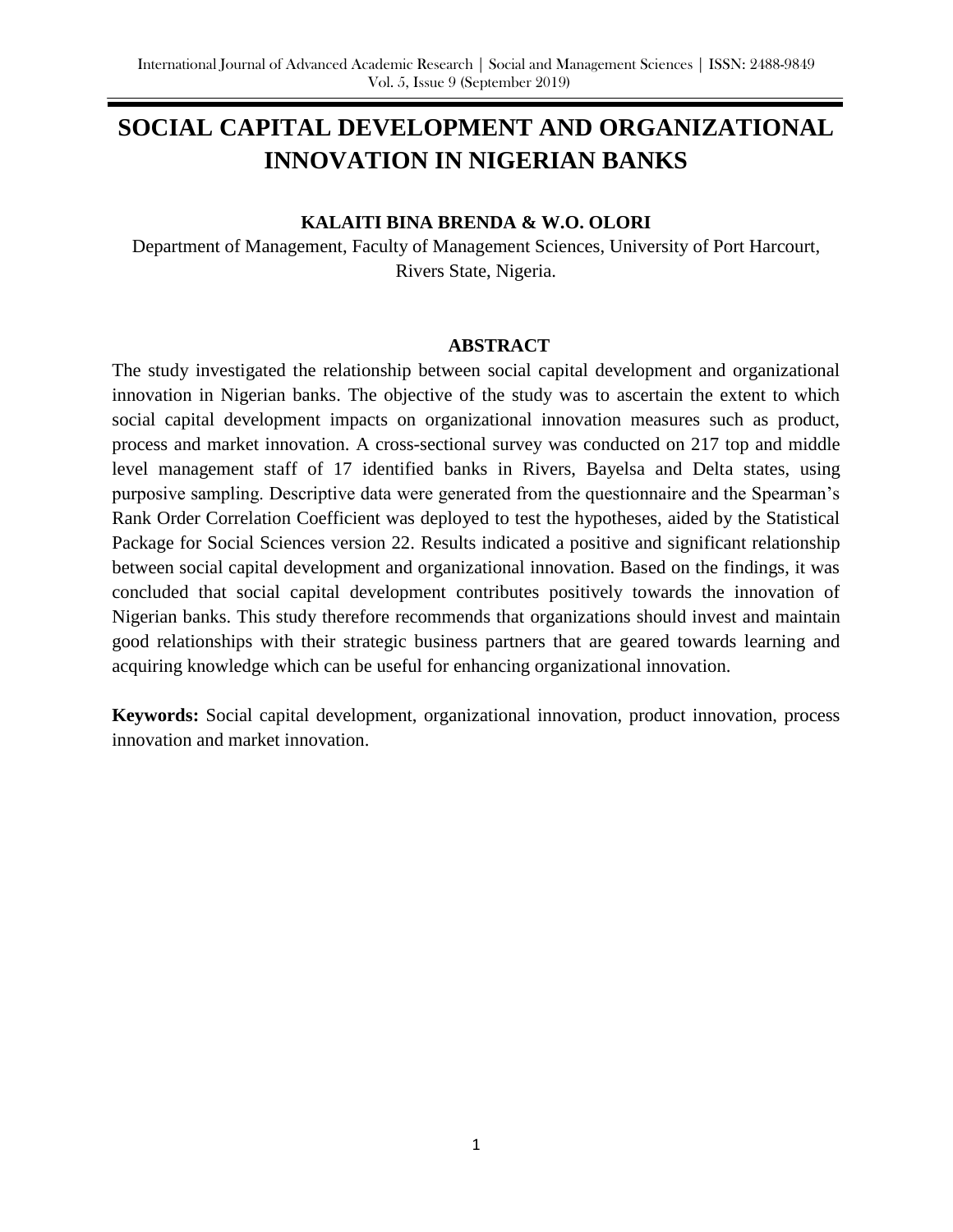## **INTRODUCTION**

The innovation process within a typical organization has recently turned into a crucial topic needed for the sustenance of competitive advantage within establishments that have been in existence overtime. This is owing to the fact that they are likely to fail in the absence of innovative or novel activities or ideas (Golipour, Jandaghi, Mirzaei and Arbatan, 2011). In modern markets with aggressive and hyper competition and shorter product lifecycle, numerous firms encounter extreme difficulties in coming up with these novel ideals, products and activities and as such are at the mercy of the market (Sanderson and Uzumeri, 1997). Organizational innovation becomes an imperative tool for firms to operate and sustain their various performance and growth (Goksoy, Vayvay and Ergeneli, 2013). Organizational innovation is the creation and improvement of products, as well as the capability of organization to rapidly embrace newer technologies and product improvement strategies (Chaney and Devinney, 1992; Banbury and Mitchell, 1995). Organizational innovation is essential since it enables firms to broaden, adjust and even reevaluate to fit the changing state of innovation and the market (Golipour, *et al.,* 2011).

A few studies have explored various tools in an attempt to predict the level of organizational innovation. A quick example can be seen from the works of Lin (2007) who investigated the impact of knowledge sharing on organizational innovativeness. In view of a research of 172 representatives from 50 huge firms in Taiwan, results show that readiness to both give and gather learning empower the firm to enhance competitive advantage. In accordance with this, Ruppel and Harrington (2000) uncovers that less observational and defensive behavior by management of organizations and employees enthusiasm for innovation are accepted to be the innovative fundamental components. As such, an organization which focuses on the nature of relations among its staff can clear the ground through institutional trust. Shalley and Gilson (2004) uncover that autonomy (envelops individual control over how time is designated, and assurance of how the work is done) recognizes organizational innovation as it additionally adds to work fulfillment. Despite the ploys recommended by these researchers in upgrading organizational innovation, social capital development is been abandoned.

According to Kasha and Afsari (2014), social capital is the quality of interrelationships amongst people and firms for easy cooperation. Furthermore social capital enhances organisational sustainability (Vu Hoang Nam, 2014) and improves inventory management and resource utilization (Hansen, 1999). Most studies on the subject of social capital development and organizational innovation are theoretical with scarce empirical support (Annelies, et al., 2014), this appears to be the situation in a developing country like Nigeria as there is limited evidence of empirical studies on social capital development and organizational innovation. The study plans to bridge this gap by investigating the relationship between social capital development and organizational innovation in Nigerian banks.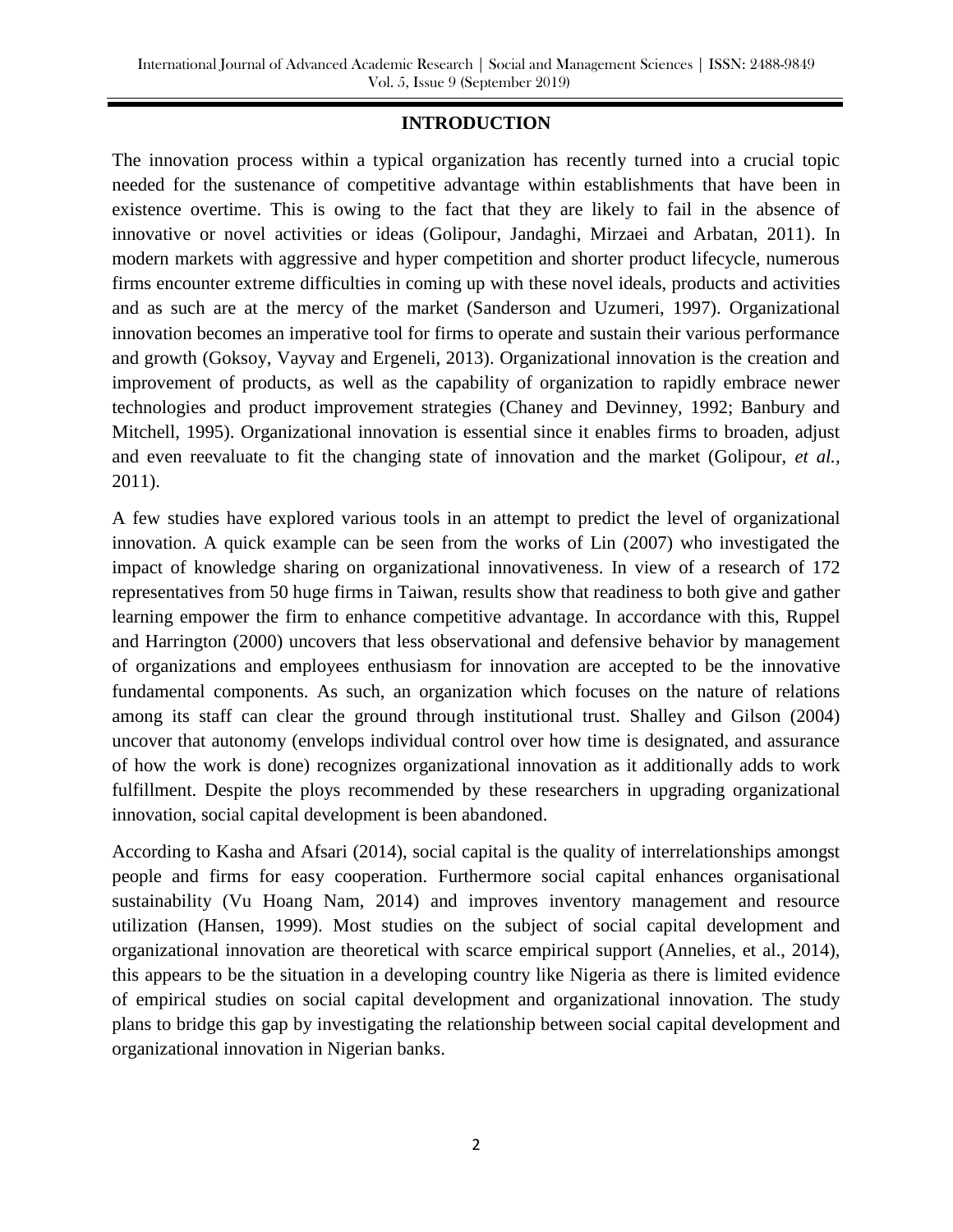#### **Conceptual Framework**



Source: Conceptualized by the researcher, 2019

#### **Objectives of the study**

The objectives of this study are as follows:

- 1. Identify the association between social capital development and product innovation.
- 2. Establish the relationship between social capital development and process innovation.
- 3. Ascertain the relationship between social capital development and market innovation.

#### **Research questions**

- 1. How does human capital development relate with product innovation?
- 2. What is the relationship between human capital development and process innovation?
- 3. What is the relationship between human capital development and market innovation?

#### **Literature review**

#### **Concept of Social Capital Development**

Welbourne (2008) view social capital development as a process of improving the desirable ties with other organizations to achieve favorable outcomes. Mayo (2016) deduces that social capital emanates from organizational and individual linkages which produce various initiatives and alternatives for the health of organisations. Similarly, Leana and Van- Buren (1999) succinctly put that social capital is the creation of harmonious social ties. It means that social capital is an asset that supplies benefits to the firm and its employees. Such benefits are free for organizational members, irrespective of whether they were part or not part of the creation of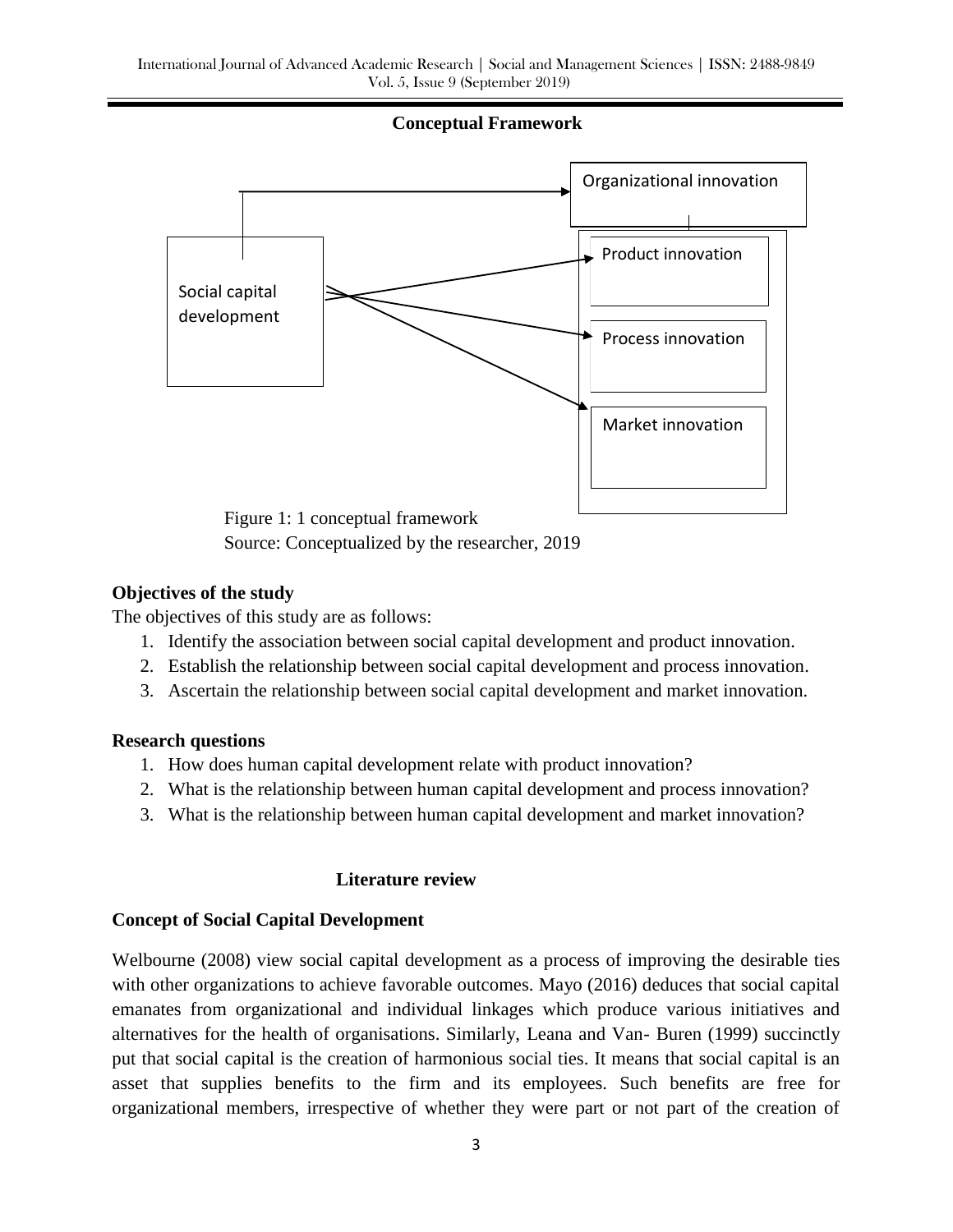social capital (Inkpen &Tsang, 2005). Cohen (2001) states that social capital forms trust and participation, it guarantees shared objectives, encourages learning through connections existing among firms and partners. Specialists complete their obligations by reason of shared knowledge.

### **Concept of Organisational Innovation**

Wang and Ahmed (2004) characterize organizational innovation as "an organization's general inventive capacity of presenting new items in the market, or opening up new markets". Dougherty and Tough (1996) see organizational innovation as the instrument which lets firms adjust to changing states of technological progression and market expansion by developing new items, strategies and frameworks. Coombs and Bierly (2006) see organizational innovation as an essential wellspring of competitive advantage since it prompts product transformations that enable firms to survive (Liu, Chen, and Tsai, 2005). Organizational innovation gives organizations the chance to develop quicker, better, and more intelligent than their rivals (Davila, Epstein, and Shelton, 2006). Meeus and Edquist (2006) trust product innovations to be new or better items (or product assortments) being created and sold. Innovators grow faster and make more profit than non-innovators and are more efficient (Mansury & Love, 2008). Mone, McKinley and Barker (1998) posit that it causes firms to act in advance as they search for hidden opportunities. Conversely, the absence of innovation leads to boredom. Nevertheless, innovative organisations also face challenges (Miller, 1983). Gatignon and Xuereb (1997) aver that the innovative propensity is bounded by the firm's marketing environment. For instance, such firms can be affected by investment in research and development and culture (Song & Ding, 2012).

### **Product innovation**

Meeus and Edquist (2006) trust product innovations to be new or better items being created and sold. Akova et al. (1998) maintain that for product innovation to be effective, high contact between the firm, its clients and providers must be built up. Product innovation influences perceptions on brand quality (Holland, Schekleton & Na, 2011; Sylva, Ofoegbu & Akpan, 2016). It is also a key driver of customer satisfaction (Henard & Dacin, 2010), organizational growth (Saridan, Mohamed & Intan, 2008), survival (Buffington, 2016) and performance (Chimhundu, Hamlin & McNeill, 2010). Moreover, innovation in products or services creates strong positioning in competitive markets (Keller, 2003). For Angelmar (2014), product innovation is a tool to be on top of the competition, alongside other marketing strategies including price reduction, new customer care and distribution methods. In a competitive market, the short term evidence of product innovation is the speed and magnitude of market penetration, while the longer term evidence is increased market share and sustainability far above rivals. According to Kingsland (2007), companies that are innovative in products or services score more in brand awareness and profitability than those that are not. Ussahawanitchakit (2012) surveyed 121 managers in Thai firms and found that innovation (product and process) accelerates competitive advantage, profitability, and performance. Similarly, Jimenez and Vall (2011) found that product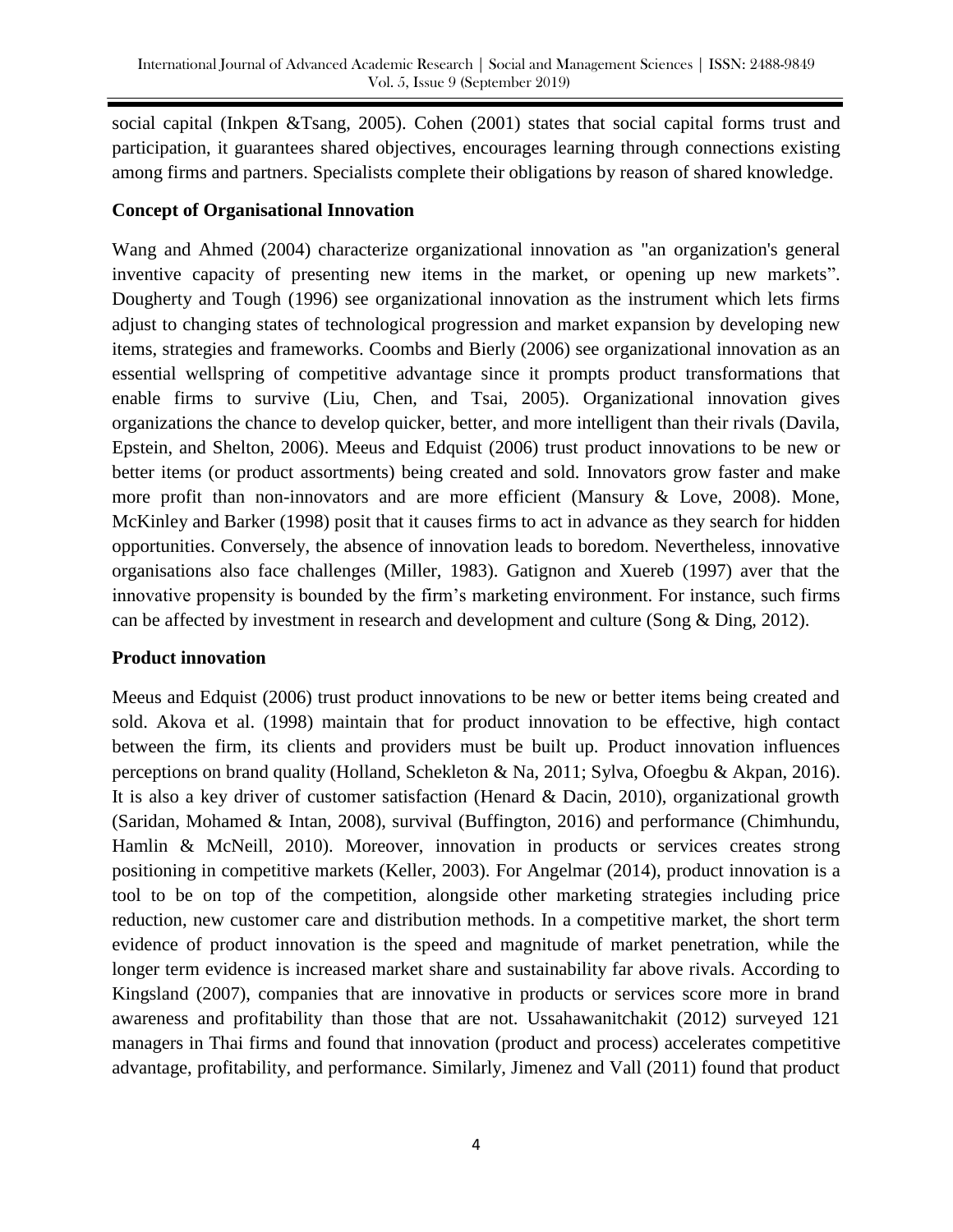innovation affects firm performance. Another aspect of product innovation reflects the uniqueness or distinctiveness of the product.

### **Process Innovation**

Process innovation is the improvement of an old- or creation of a new manufacturing or service method, practice or technique, which fosters competitiveness. Sisaye and Birnberg (2010) relate process innovation to changing employee roles, rules, procedures, resourcing, tasks, authority, boosting organizational structure, or other functions of the organization. Process innovation is also known to facilitate service quality, new management practices, and changes the overall service process (Reichstein & Salter, 2006). The process of innovation adoption involves (i) planning on type of innovation and making decision on cost and benefit of implementation; and (ii) the process of convincing members to accept the imminent change. Frambach and Schillewaert (2002) categorised these stages as initiation and implementation. Liao, Fei, and Liu (2008) mention that process innovation influences an organization's chances of success, while Jimenez and Vall (2011) emphasize that organizations which can better innovate respond more flexibly to the environment and more easily develop the capabilities that support organizational performance.

# **Market Innovation**

Robert (2011) characterize market innovation "as the change of marketing strategies which introduces significant changes in product design, packaging, placement or promotion". Han, Kim, and Srivastava (1998) affirm that market innovation facilitates an endless positive character headed for providing customer needs. Nagasimha (2015) posit that market innovation is a driver of change and it is a vital strategy used by firms to gain customers and markets, through the development of sustainable competitive advantage. Nagasimha (2015) also state that market innovation provokes the delivery of superior satisfaction and value to the customers while making the product or service relevant and unique, from the customer's perception. However, market innovation is spurred by valuable insight and imagination about the target market (Robert, 2011). Insights and imagination about the market are strong indicators that provoke marketing innovation.

# **Social Capital and Organizational Innovation**

Florida et al. (2002) submit that employees are more prone to work closely and zealously when the social capital is high; stating that such scenario leads to more risk-taking and innovation among the employees. Thus, Goyal and Akhilesh, (2007) opine that social capital is the principal propeller of organizational learning, creativity and innovation. Furthermore, Chou (2006) claim that, social capital provokes positive outcomes as it makes other resources (physical and human assets) effective. Similarly, according to Goyal and Akhilesh (2007), social capital supports innovation by enhancing cooperation and synergy among different layers of the organisation.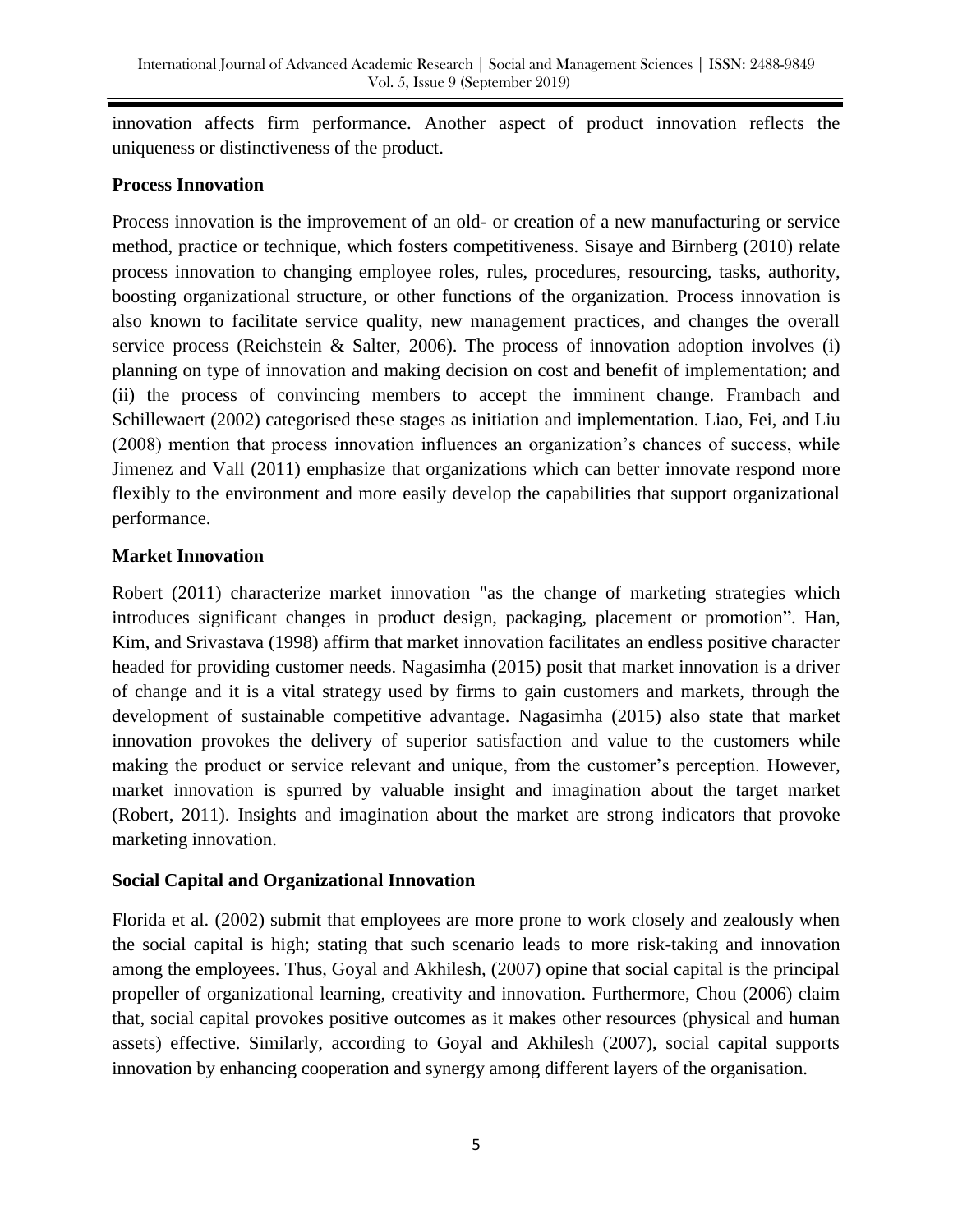#### **Relationship between Social Capital Development and Product Innovation**

According to Perez-Luno and Cabello (2014), organisations are interested in building social capital in order to get technology from external sources and lower social cost and risks during production process. In such a case, knowledge can be easily combined within the firm to develop new services or products that a single worker would not be able to accomplish. Also, Duysters and De Man (2003) suggest that social networks are platforms of innovation as they aid organisations to scan the environment to discover low cost technologies. This view is supported by Perez-Luno and Cabello (2014) who proposed that trust that is engendered in social ties among units and partners give rise to transfer of knowledge which causes product and process innovation.

#### **Relationship between Social Capital Development and Process Innovation**

Tsai and Huang (2008) aver that social capital is both a builder of confidence and trust and it facilitates the intermingling of ideas among members which spur innovation in organisations. Kogut and Zander (1992) postulate that communication, through social capital, supports the acquisition of new technological knowledge, thereby leading to process, customer and service measures of innovation. Furthermore, Peters and Brush (1996) aver that when firms are unable to internally access information to make decision, social capital empowers them to tap information from external contacts such as distributors, suppliers, competitors and customers, to get needed information about the market.

### **Relationship between Social Capital Development and Market Innovation**

Social capital makes information to diffuse faster, provides quick access to new markets and decreases employee turnover and cost of doing business (Mačerinskienė & Aleknavičiūtė, 2011). Owen-Smith and Powell (2004) point that, organizational members who constantly get information and access external knowledge through social linkages (business partners, customers, suppliers, and competitors) tend to succeed in market innovation. In same breath, Shu, Page, Gao, and Jiang, (2012) echoed that knowledge has become so relevant that companies and individuals need to forge and nourish relationships to optimize market innovation outcomes. Also, Tura and Harmaakorpi (2005) explained that social capital enhances innovation since it signifies interpersonal bonds, the creation of networks and transmission of useful knowledge.

These studies above indicate a relationship between social capital and innovation at individual level (Harmaakorpi, 2005 & Shu et al., 2012). However, there is a limited number of studies that indicate the link between social capital and innovation at organizational level. It is thus on this view that we hypothesize that:

- **HO1:** There is no significant relationship between human capital development and product innovation.
- **HO2:** There is no significant relationship between human capital development and process innovation.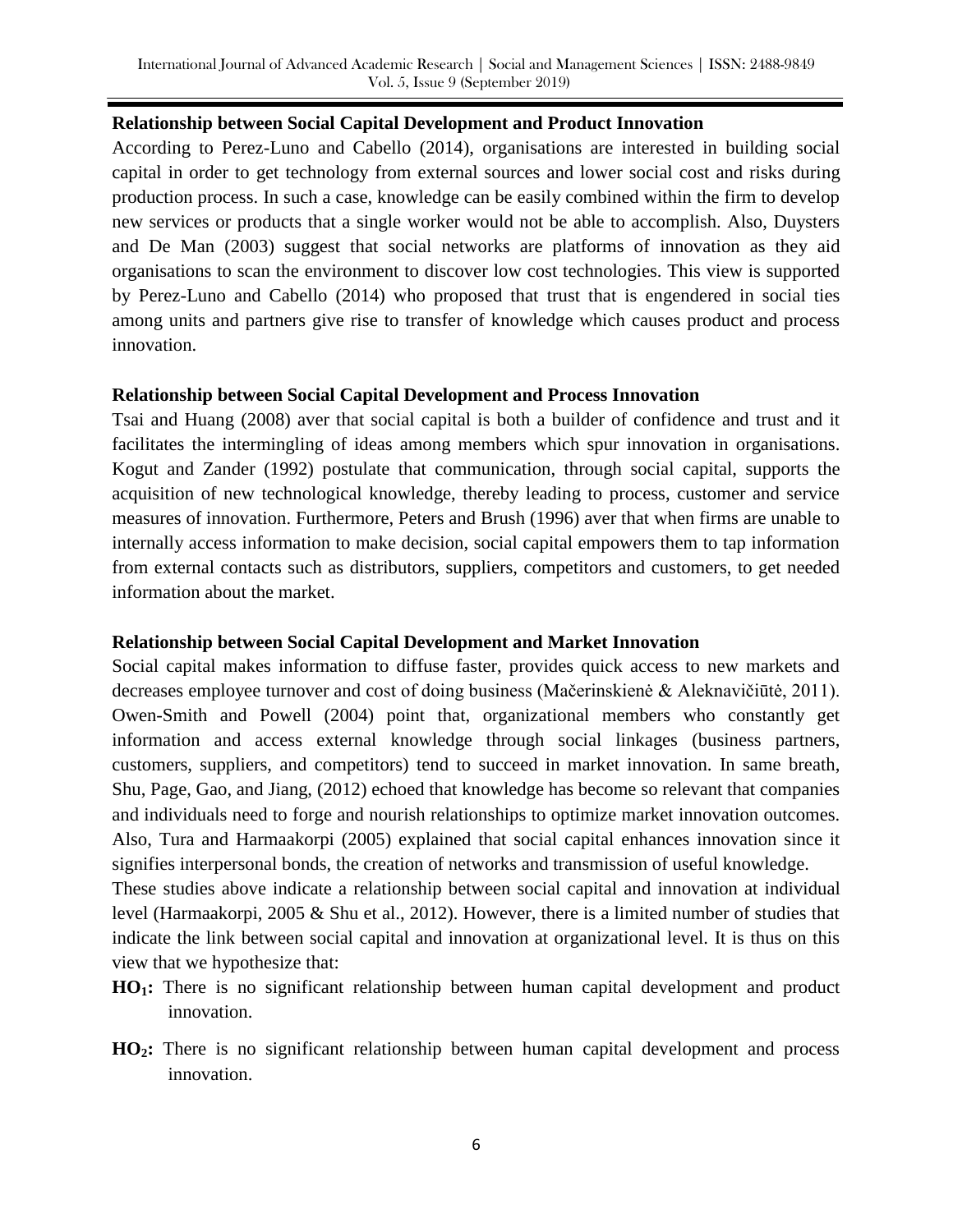**HO3:** There is no significant relationship between human capital development and market innovation.

#### **METHODOLOGY**

This study adopted a quasi-experimental design because the study elements were not controlled by the researcher. Also, the cross sectional survey method was adopted because it allows data collection through the use of standardized questionnaire at a single point in time (Baridam, 2001).

This study has its target population of top and middle level managers in 17 selected banks in Rivers, Bayelsa and Delta States that have been in operation for over 15 years. Respondents are 217 managers (regional and branch) and middle level staff from the head offices of the banks in these states. The data was collected from the human resource/administrative units in each bank, after several personal visitations and phone calls. Sampling was done purposively as the banks were not chosen based on probabilities. However, respondents to the questionnaire were randomly selected. Sample size was computed by utilizing the Taro Yamen's formula (Baridam, 2001) at 95% confidence interval. The Taro Yemen's formula is:

$$
n = \frac{N}{1+N (e)^{2}}
$$
  
Where  

$$
n = sample size
$$
  

$$
e = level of significance
$$
  

$$
N = population size
$$
  

$$
n = \frac{475}{1+475(0.05)^{2}}
$$
  

$$
n = \frac{475}{1+475(0.0025)}
$$
  

$$
n = \frac{475}{1+1.1875}
$$
  

$$
n = \frac{475}{2.1875}
$$
  

$$
n = 217
$$

Based on the calculation above, the sample size for this study is 217 top and middle level management staff of the target banks.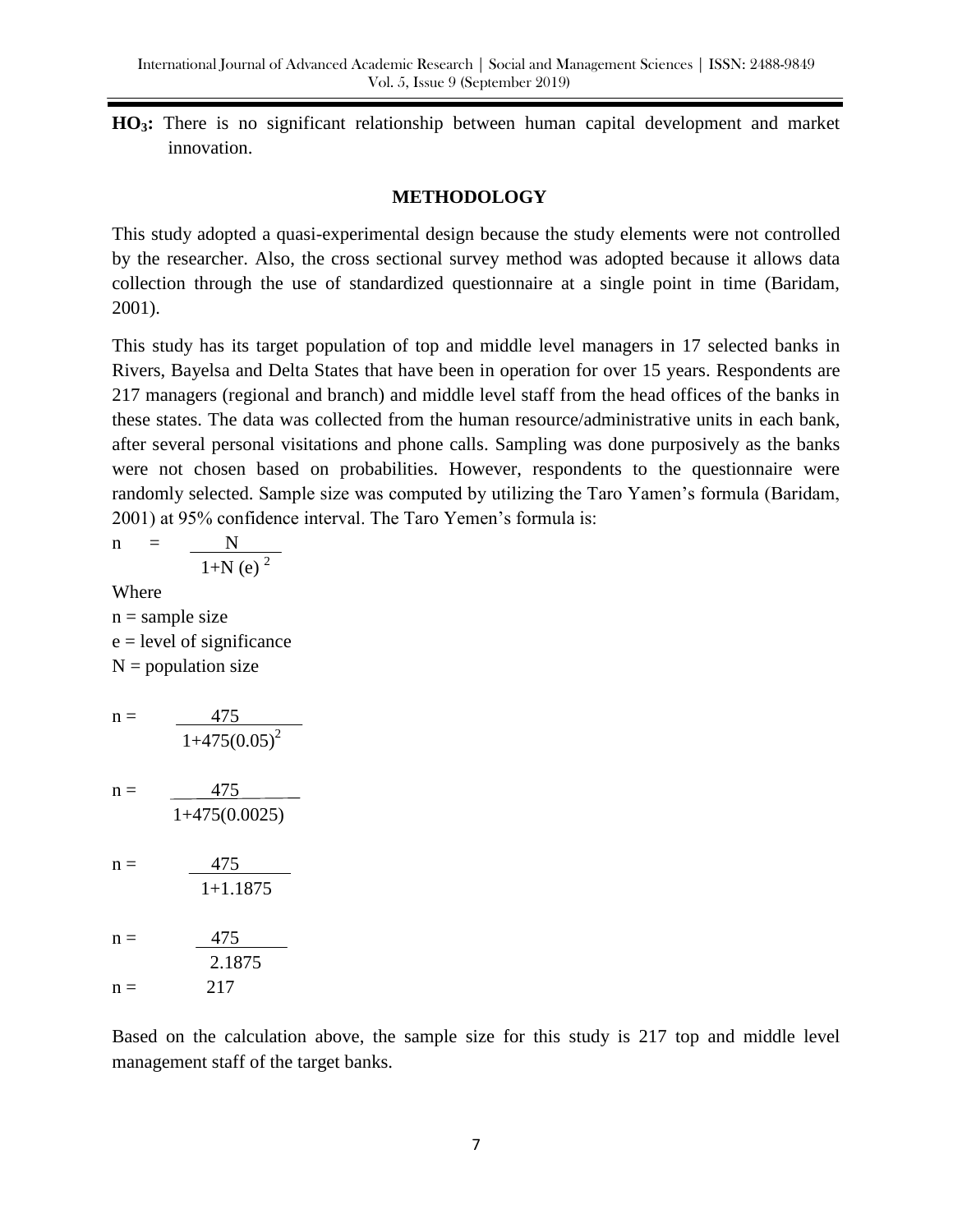### **Nature and Sources of Data**

## **Primary Data**

Data were collected from primary sources through questionnaire. The questions were structured in an ordinal scale using the 4-point Likert's-type scale of 1 (strongly disagree) to 4 (strongly agree). The researcher also interviewed at least one participant from each bank to harvest the benefits of methodological triangulation.

### **Operational Measures of Variables**

The variables of this study were decomposed and measured based on previously validated scales (Chahal & Bakshi, 2016; Kalay & Lynn, 2016; Wang & Ahmed 2016).

### **Independent Variable**

The independent variable is social capital development. Social capital development was measured by six items e.g., *in my organization, data about customers are continuously updated", in my organization, employees continuously meet with customers", in my organization, employees place a great focus on customers' feedback"* (Chahal and Bakshi, 2016).

### **Dependent Variable**

The dependent variable in this study is organizational innovation, decomposed into product innovation, process innovation, and market innovation (Wang and Ahmed, 2004). Product innovation was measured using 3 items, *e.g., my organization is often firsthand to market new products and services".* Process innovation was measured using 3 items *e.g., "my organization has developed many new management approaches during the past five years".* Market innovation was measured using 3 indicators *e.g., "my organization is always at the cutting edge of technology in new product and service introduction".* All indicators for the measures of organizational innovation were adapted from Wang and Ahmed (2004).

# **Test of Validity**

This study adopts the content validity approach. Each item was extracted from extant works to reflect all the domains of the variables. Moreover, the instrument was given to experts in the field and managers of the organisations under study for possible correction and modification. This process ensured face validity, which is an aspect of content validity.

### **Reliability:**

In this study, the Cronbach's alpha criterion was used as reliability index. The study abided by Nunally's (1978) recommendation that a coefficient of 0.7 is reliable, while any value less is unreliable. Thus, reliability values below 0.7 were rejected. The Cronbach's alpha test was conducted on the statistical package for social sciences (SPSS) version 22 platform.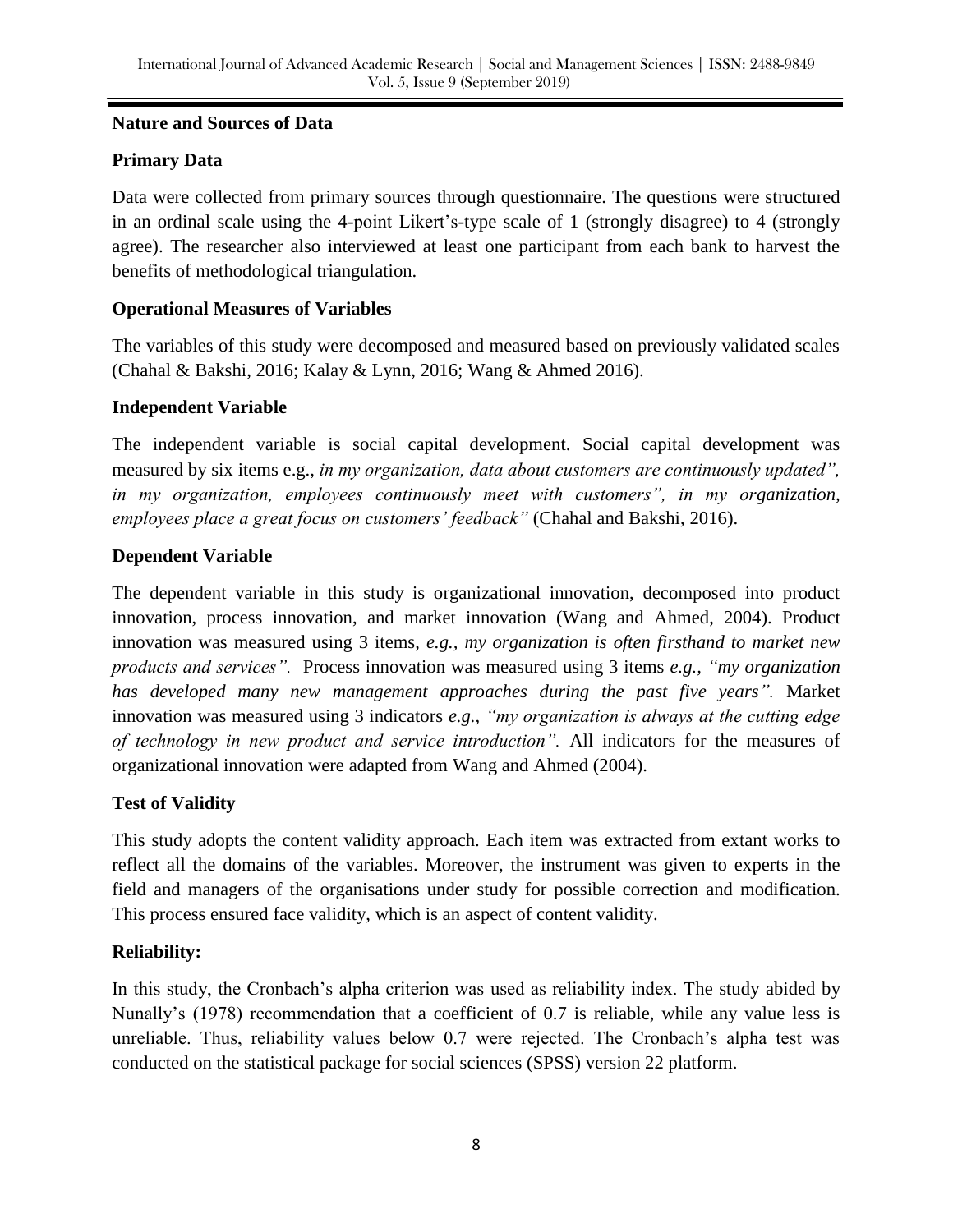| Variables         |                    | Alpha coefficient | No. of items |
|-------------------|--------------------|-------------------|--------------|
| Social<br>capital |                    | 0.951             | n            |
| development       |                    |                   |              |
| Organizational    | Product innovation | 0.877             |              |
| innovation        | Process innovation | 0.914             |              |
|                   | Market innovation  | 0.935             |              |

Table 1.1: **Reliability table** 

### **Data Analysis Technique**

This study adopts descriptive statistics such as frequencies, mean scores, and standard deviation for primary data analysis. The hypotheses were tested using Spearman's Rank Order Correlation Coefficient.

### **RESULTS AND DISCUSSION**

Survey involves the collection of data from the field, cleaning, coding, verification, analysis and presentation of results for decision making (Schoenbach, 2000).Fieldwork lasted for about 6 months. The researcher contacted the managers of the banks in Rivers, Bayelsa and Delta states, who later convinced other target respondents to participate in the study. Two Hundred and Seventeen (217) copies of the questionnaire were distributed to the respondents.

| <b>Banks</b>           | <b>Sample</b> | <b>No. Retrieved</b> | <b>No. Discarded</b> | <b>No. Utilized</b> |
|------------------------|---------------|----------------------|----------------------|---------------------|
| Stanbic IBTC           | 14            | 14                   | 0                    | 14                  |
| <b>First Bank</b>      | 16            | 14                   |                      | 13                  |
| Wema Bank              | 12            | 12                   | 0                    | 12                  |
| <b>Unity Bank</b>      | 13            | 13                   | 0                    | 13                  |
| Zenith Bank            | 20            | 17                   | $\overline{2}$       | 15                  |
| <b>FCMB</b>            | 13            | 13                   | $\overline{0}$       | 13                  |
| <b>Union Bank</b>      | 8             | 8                    | $\overline{0}$       | 8                   |
| Keystone bank          | 8             | 8                    | $\overline{0}$       | 8                   |
| <b>Enterprise Bank</b> | 7             | 7                    | $\overline{0}$       | $\tau$              |
| <b>Skye Bank</b>       | 13            | 12                   | $\overline{0}$       | 12                  |
| Fin Bank               | 11            | 11                   | $\Omega$             | 11                  |
| Eco Bank               | 9             | 9                    | $\theta$             | 9                   |
| <b>UBA</b>             | 13            | 13                   |                      | 12                  |
| <b>Sterling Bank</b>   | 13            | 13                   |                      | 12                  |
| Diamond Bank           | 16            | 14                   | $\Omega$             | 14                  |
| <b>Fidelity Bank</b>   | 15            | 15                   | $\overline{0}$       | 15                  |
| <b>GTB Bank</b>        | 16            | 16                   | 1                    | 15                  |
| <b>Total</b>           | 217           | 209                  | 6                    | 203                 |

**Table 2.1:** Result for questionnaire administration

**Source:** Survey results, 2018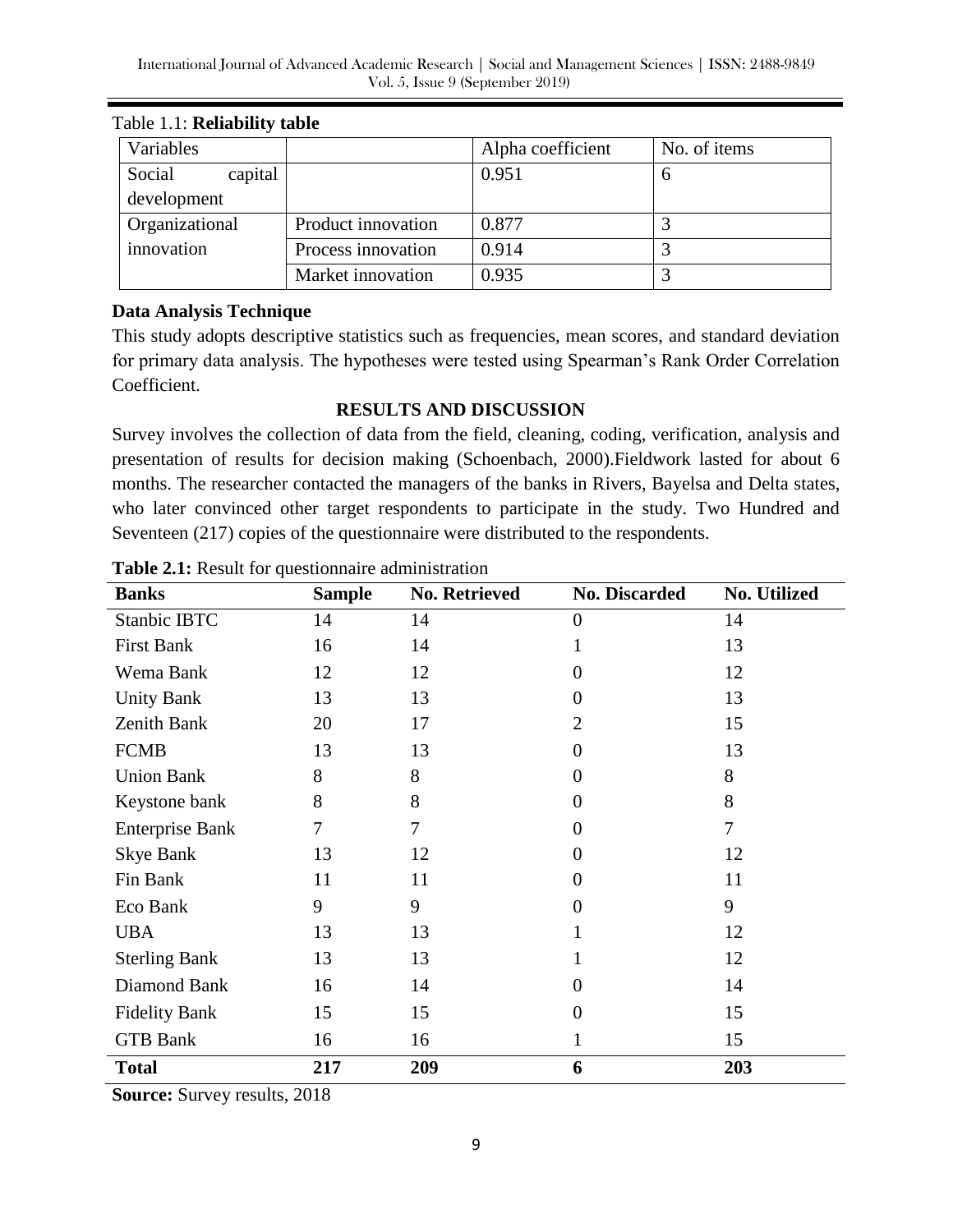The results presented in table 2.1 describe the distribution and retrieval patterns of the questionnaire. Out of 217 questionnaire copies distributed, 209 (96%) copies were successfully retrieved from the target participants. The loss of 4% was as a result of the unplanned or unforeseen cases of transfer, ill-health and the tight schedule of some of the target participants and as such their inability to complete their questionnaire copies within the specified time window. Data from the retrieved copies of the instrument were cleaned of errors. Six (6) of the copies had errors such as blank or missing sections and were discarded. Thus, 203 (94%) were used for the analysis. Hence, this study has a 94% response rate, which is acceptable.

### **Univariate Results**

The data distributions shown in this section are geared towards assessing the extent to which the variables are manifested in the framework of the banks being investigated. Interpretations for distributions are therefore based on the assessment of central tendencies and the extent of dispersion for the distributions. Based on the scale adopted, the cut-off mean  $(x) = 3$ . Thus,  $x > 3$ indicates prevalence of the item, whereas  $x < 3$  means participants disagree and on the prevalence of the item.

**Social capital development:** The predictor variable for this study is human capital. The assessment of the items of the human capital as presented in table 2.2 below:

|                                       | N   | Mean   | <b>Std. Deviation</b> |
|---------------------------------------|-----|--------|-----------------------|
| In my organization, data about        | 203 | 4.1281 | .91918                |
| customers are continuously updated.   |     |        |                       |
| In my organization, employees         | 203 | 4.1034 | .95136                |
| continuously meet with customers.     |     |        |                       |
| In my organization, employees place a | 203 | 3.0887 | 1.47990               |
| great focus on customers' feedback.   |     |        |                       |
| In my organization, customers'        | 203 | 3.1232 | 1.45207               |
| feedback is shared across departments |     |        |                       |
| in bank.                              |     |        |                       |
| In my organization, employees         | 203 | 3.1429 | 1.38030               |
| enhance their capabilities through    |     |        |                       |
| interactions.                         |     |        |                       |
| In my organization, employees solve   | 203 | 3.1133 | 1.36504               |
| problems through mutual cooperation.  |     |        |                       |
| Valid N (listwise)                    | 203 |        |                       |

**Table 2.2:** Distribution for social capital

**Source**: Survey results, 2018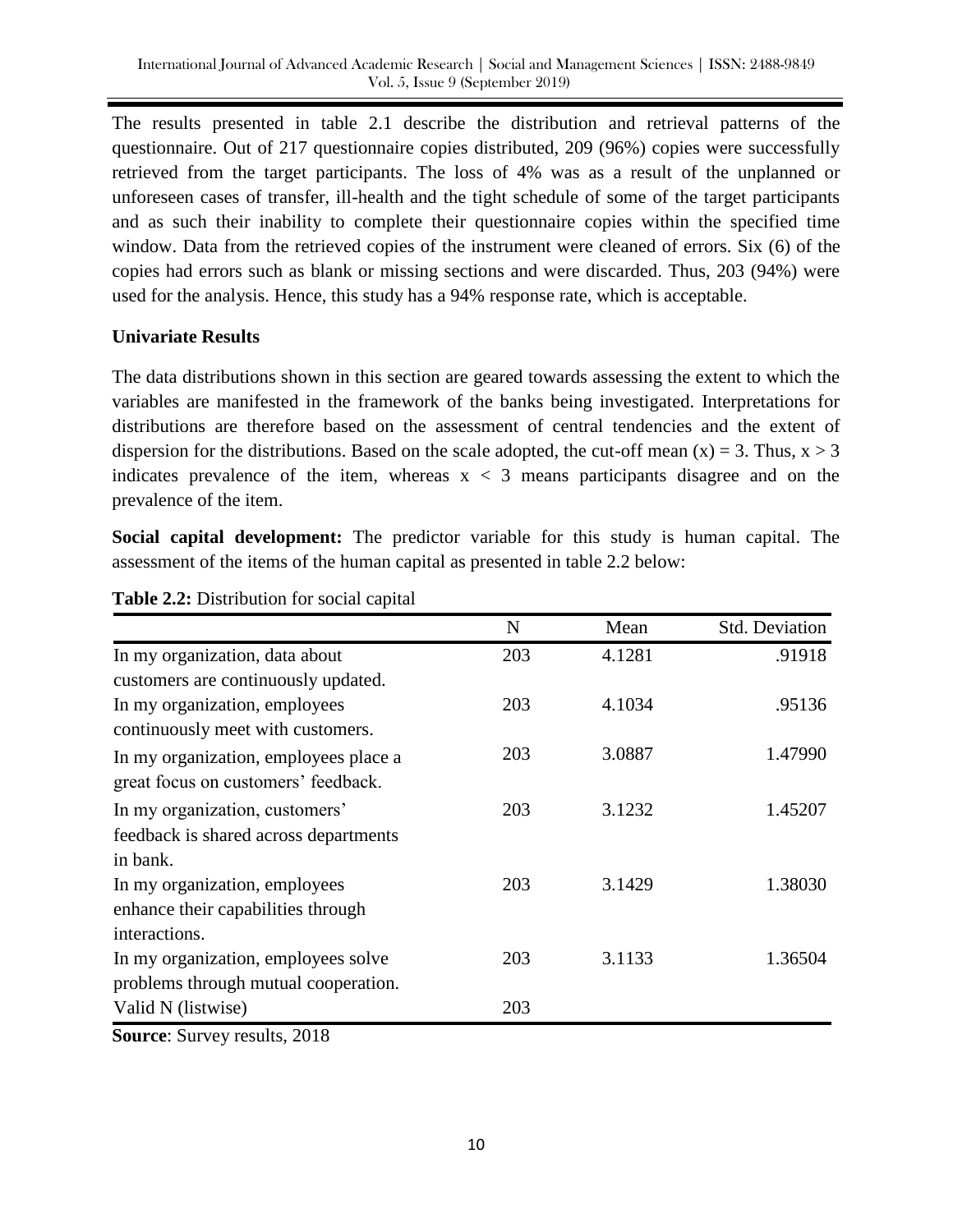Table 2.2 is the descriptive output for social capital development. There is evidence that social capital development is well practiced and observed (where  $x > 3$ ) within the framework of the banks examined in this study. Thus, subjects agree to practices that improve customer or client relations; also being of the view that their organizations emphasize cordial relationship with customers as well as the mutual cooperation and interaction between workers.

**Organizational innovation:** The next variable examined is the criterion variable, which is organizational innovation. The variable is measured through product, process and service innovation.

|                                     | N   | Mean   | Std. Deviation |
|-------------------------------------|-----|--------|----------------|
| My organization has introduced more | 203 | 4.0887 | .87993         |
| innovative products and services    |     |        |                |
| during the past five years.         |     |        |                |
| My organization is often first-to   | 203 | 4.1281 | .94048         |
| market new product and services     |     |        |                |
| My organization's new products and  | 203 | 4.1084 | .88333         |
| services are often perceived as     |     |        |                |
| original by customers.              |     |        |                |
| Valid N (listwise)                  | 203 |        |                |
|                                     |     |        |                |

#### **Table 2.3:** Distribution for indicators of product innovation

Source: Survey results, 2018

Table 2.3 suggests that the banks embark on practices which support the introduction of new products and services, initiate new ways to improve products and services and carry out creative ventures. This can be deduced from the mean value that is above the adopted threshold of 3, indicating moderate preponderance of the variable within the banks.

| <b>Table 2.4:</b> Distribution for indicators of process innovation |  |  |  |
|---------------------------------------------------------------------|--|--|--|
|                                                                     |  |  |  |

|                                     | N   | Mean   | <b>Std. Deviation</b> |
|-------------------------------------|-----|--------|-----------------------|
| My organization constantly improves | 203 | 4.1478 | .94807                |
| business processes.                 |     |        |                       |
| My organization has developed many  | 203 | 4.0443 | 1.00149               |
| new management approaches during    |     |        |                       |
| the past five years.                |     |        |                       |
| my organization improvise on new    | 203 | 4.0985 | .99511                |
| methods when we cannot solve a      |     |        |                       |
| problem using conventional methods, |     |        |                       |
| Valid N (listwise)                  | 203 |        |                       |
| Source: Survey results 2018         |     |        |                       |

Source: Survey results, 2018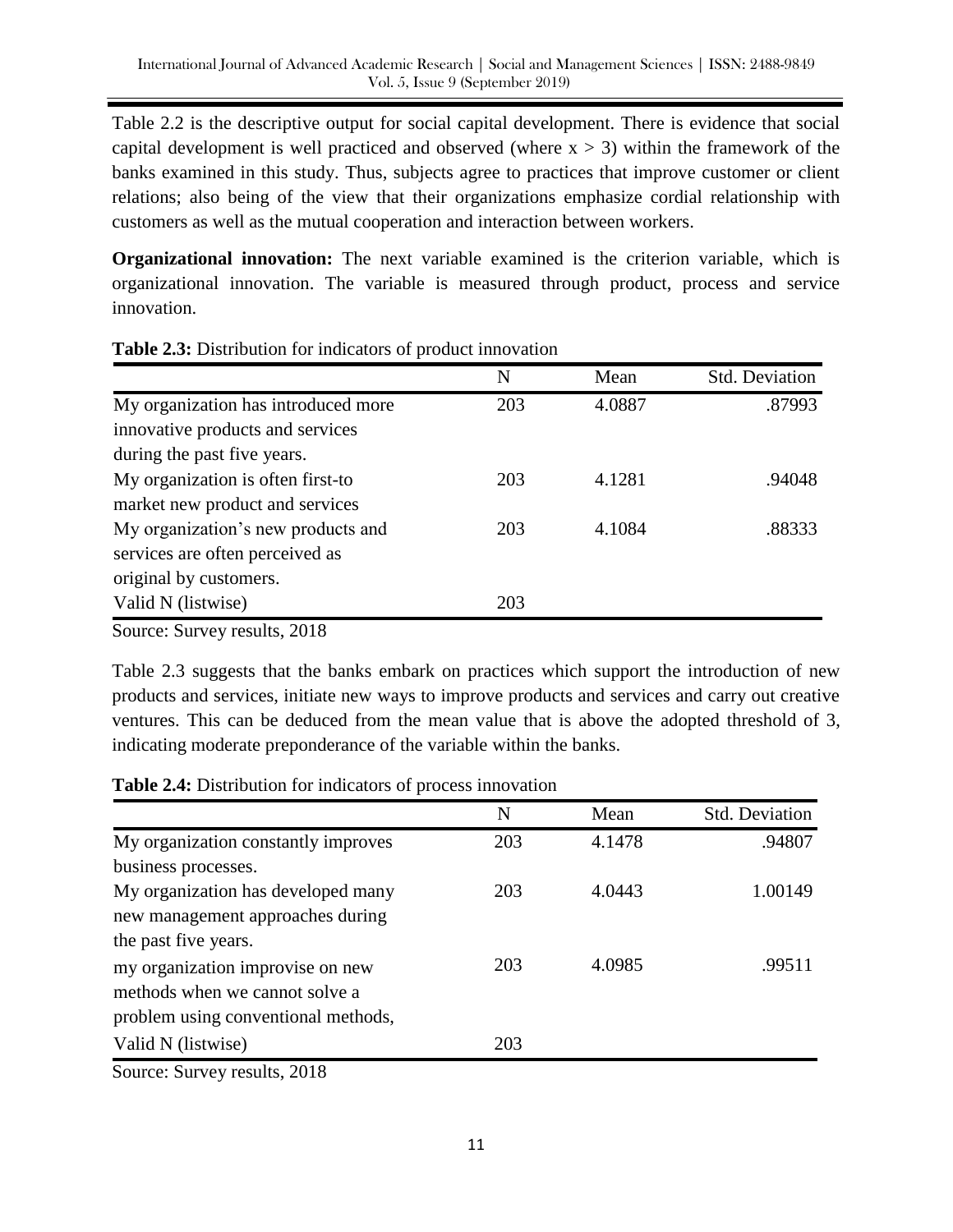The table 2.4 shows output on process innovation. Analysis indicates that most of the respondents agree to their experiences of creativity and improvising in their organizations systems and processes. The mean values  $(x > 3)$  attest to the claim that respondents affirm the prevalence of these indicators.

|                                         | N   | Mean   | Std. Deviation |
|-----------------------------------------|-----|--------|----------------|
| My organization most recent             | 203 | 4.0591 | .94735         |
| marketing program is new in the         |     |        |                |
| market as compared with that of         |     |        |                |
| competitors.                            |     |        |                |
| My organization is often at the cutting | 203 | 4.1084 | .94820         |
| edge of technology. In new product      |     |        |                |
| and service introductions.              |     |        |                |
| My organization's new products and      | 203 | 4.0936 | .90439         |
| services often take us up against new   |     |        |                |
| competitors.                            |     |        |                |
| Valid N (listwise)                      | 203 |        |                |

**Source:** Survey results, 2018

Table 2.5 has the output on market innovation, the third measure of organisational innovation. Descriptive statistics on the indicators shows that market innovation is a prevalent feature of the organisations. Given the high central tendencies and moderate dispersion for the indicators  $(x >$ 3), it could be deduced that market innovation is a significant aspect and characteristic of the target banks of the study.

# **Bivariate Results**

This section contains test results on the null hypotheses which are two-tailed. The Spearman's Rank Order Correlation Coefficient was adopted in the test for correlation between variables. Given type one error allowance of 5%, significance for relationships is therefore based on a probability (P) criterion of  $P < 0.05$ , while weak or insignificant relationships are affirmed based on the evidence of a  $P > 0.05$  level.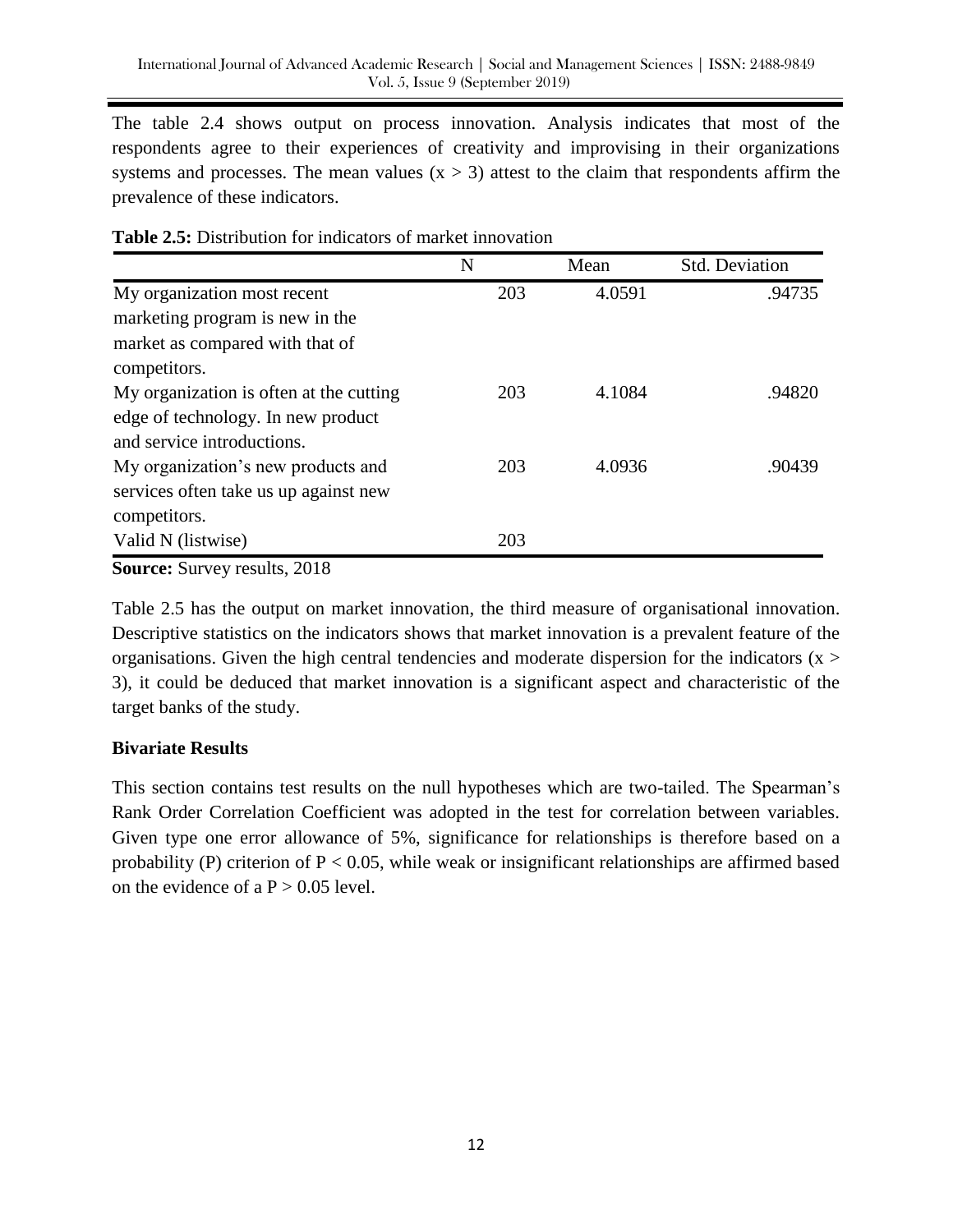### **Correlations**

|                    |                 |                   | <b>SCD</b>           | PI          | PRI                  | <b>MKI</b>  |
|--------------------|-----------------|-------------------|----------------------|-------------|----------------------|-------------|
| Spearman's rho SCD |                 | Correlation       | 1.000                | .103        | $.199$ <sup>**</sup> | .094        |
|                    |                 | Coefficient       |                      |             |                      |             |
|                    |                 | Sig. (2-tailed)   |                      | .145        | .004                 | .182        |
|                    |                 | N                 | 203                  | 203         | 203                  | 203         |
|                    | PI <sup>1</sup> | Correlation       | .103                 | 1.000       | $.576^{**}$          | $.721***$   |
|                    |                 | Coefficient       |                      |             |                      |             |
|                    |                 | Sig. (2-tailed)   | .145                 |             | .000                 | .000        |
|                    |                 | N                 | 203                  | 203         | 203                  | 203         |
|                    | PRI             | Correlation       | $.199$ <sup>**</sup> | $.576^{**}$ | 1.000                | $.643^{**}$ |
|                    |                 | Coefficient       |                      |             |                      |             |
|                    |                 | $Sig. (2-tailed)$ | .004                 | .000        |                      | .000        |
|                    |                 | N                 | 203                  | 203         | 203                  | 203         |
|                    | <b>MKI</b>      | Correlation       | .094                 | $.721***$   | $.643^{\ast\ast}$    | 1.000       |
|                    |                 | Coefficient       |                      |             |                      |             |
|                    |                 | Sig. (2-tailed)   | .182                 | .000        | .000                 |             |
|                    |                 | N                 | 203                  | 203         | 203                  | 203         |

**Table 2.6**: Hypotheses for social capital development and measures of organizational innovation

\*\*. Correlation is significant at the 0.05 level (2-tailed).

The result indicates that social capital development significantly associates with product innovation in the target banks of the study (rho = .103;  $P = .000$ ). Similarly, social capital development also has a significant relationship with process innovation (rho = .576;  $P = .000$ ) likewise social capital development significantly influences market innovation (rho = .0634;  $P =$ 0.000).

So, the tests reveal that social capital has a significant relationship with all three measures of organizational innovation (product, process and market). Whereas product and market innovation associate weakly with social capital development, process innovation scores a very strong association with social capital development. However, the relationship between social capital development and the three facets of organisational innovation remains statistically significant, thus suggesting that actions associated with building relationships with the internal and external organizational contributes enhance organisational innovation. Based on the evidence from the analysis, all null hypothetical statements on the relationship between social capital development and the measures of organizational innovation are not supported. Thus:

- i. Social capital development has a significant relationship with product innovation
- ii. Social capital development has a significant relationship with process innovation
- iii. Social capital development has a significant relationship with market innovation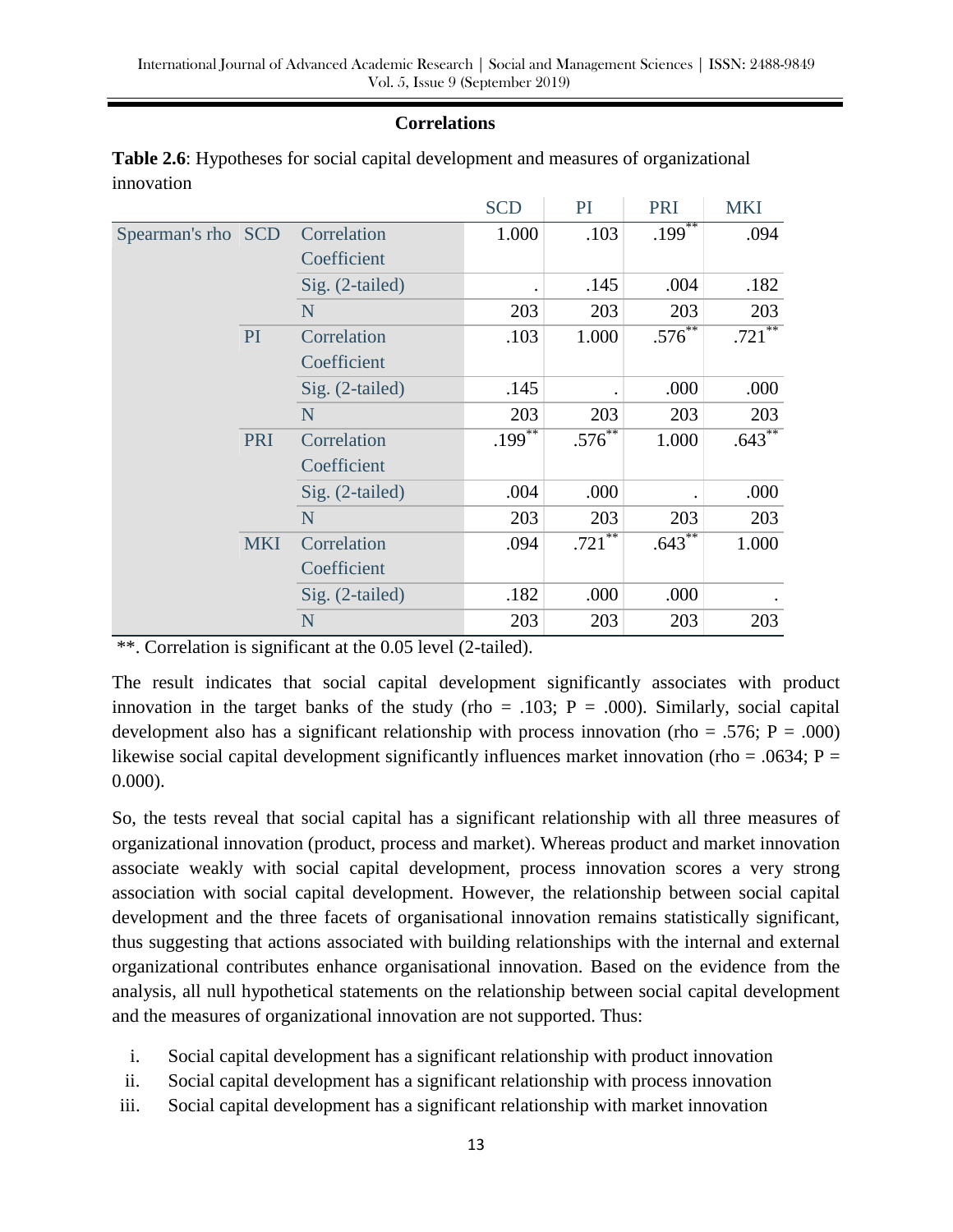### **DISCUSSION OF THE FINDINGS**

The findings of the study indicate that social capital development significantly contributes to product innovation such that features of social capital directly impacts on the ability of individuals to combine knowledge in the creation of innovative services and systems within an organization. Nahapiet & Ghoshal (1998) assents that social capital drives organizational productivity. Ultimately, Coleman (1988) concurs that social capital exists in relations among actors and these relationships are created and sustained through exchange of ideas and trust. Meaning, workers trust each other, they are prepared to partake in corporative activities that can generate more trust (Putnam, 1993).

The link between social capital development and process innovation in this study reveals that employees who are well informed can access external knowledge faster through social networks. Meaning, social ties stir up innovation by expanding the knowledge of employees. This is in line with the findings of Kogut and Zander (1992) who mentioned that external bonds engender organizational learning which impacts on the innovative potentials of firms. They also postulate that communication, through social capital, supports the acquisition of new technological knowledge, thereby leading to process, customer and service measures of innovation.

The relationship between social capital development and market innovation in this study discloses that market innovation can be created through social network that enables firms to introduce new products and services connoting the value of networks. This view is shared by Shum and Lin (2007) who advocate that the capacity to have information on customers' preferences and meeting their needs is paramount, and this can be achieved through the development of social capital.

#### **Conclusion**

The outcomes of this study form the empirical base for its conclusions about the relationship between social capital development and organizational innovation. Hence, the construction and existence of networks and relations promote communication of information and knowledge. This co-operational relation brings out efficiency in workers performance, drives creativity and collaboration thereby impacting on organization. Thus, it was accepted that the banks within the South-south of Nigeria engage in social capital development and are innovative in their products/services, processes and marketing activities.

#### **Recommendation**

It was recommended that organizations should invest and maintain good relationships with their vendors, distributors and strategic business partners, geared towards learning and acquiring knowledge which can be useful for enhancing existing features of the organization. Linkages with clients should be created so as to help firms to internalize market information and succeed in various forms of innovation.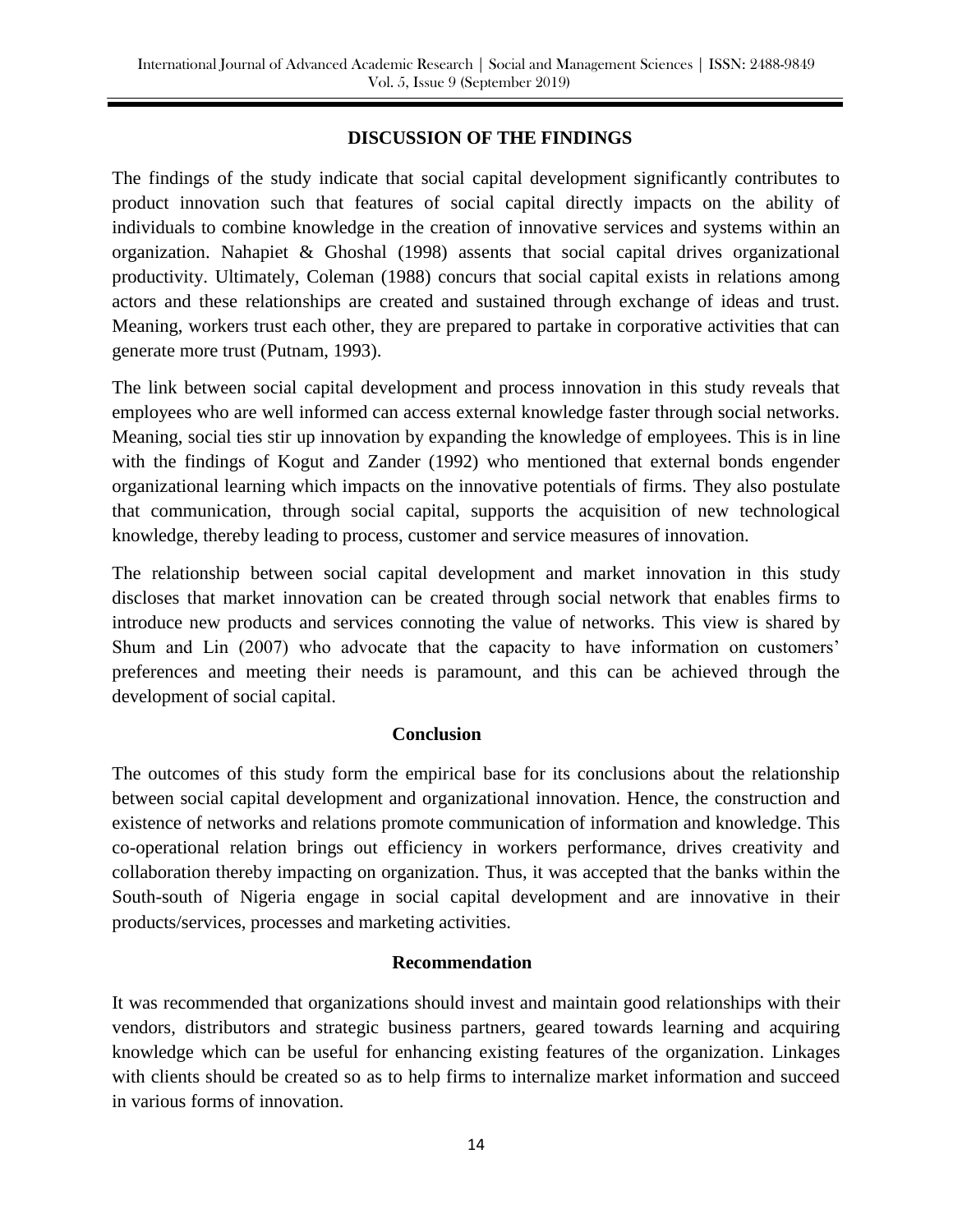#### **REFERENCES**

- Ali, M., Ullah, S., Khan, P. (2012). Managing innovation and technology in developing countries.
- Angelmar, R. (2014). *Product innovation: A tool for competitive advantage*. Insead, Fontainebleau, France.
- Annelies, V., Joris, K. & Patrick, V. (2014). *Human capital and innovation in developing countries: A firm level study*. Institute for management research, Rebound University.
- Banbury, C. M. & Mitchell, W. (1995.) The effect of introducing important incremental innovations on market share and business survival. *Strategic management journal, 16, 161–82.*
- Baridam, D. M. (2001). *Research methodology in administrative science* (3<sup>rd</sup> ed.). Port Harcourt: Sherbrooke Associates.
- Chaney, P., & Devinney, T. (1992). New product innovations and stock price performance. *Journal of Business Finance and Accounting*, 19, 677–95.
- Chahal, H., & Bakshi, P. (2016). Measurement of intellectual capital in the Indian banking sector. *The Journal of Decision Makers*, 41, 61-73.
- Coleman, J. S. (1988). Social capital in the creation of human capital development. *American*
- Frambach R., T., & Schillewaert, N. (2002). Organizational innovation adoption: a multi-level framework of determinants and opportunities for future research. *Journal of business research*. 5(2), 163–176.
- Gatignon, H., & Xuereb, J. (1997). Strategic orientation of the firm and new product performance. *Journal of Marketing Research,* 34(24) 77-90.
- Goksoy, A., Vayvay, O., & Ergeneli, N. (2013). Gaining competitive advantage through innovation strategies: An application in warehouse management processes. *American Journal of Business and Management*, 2 (4), 304-321.
- Golipour, R., Jandaghi, G., Mirzaei, M., & Arbatan, T. R. (2011). The impact of organizational trust on innovation at the Tehran oil refinery company. *African Journal of Business Management,* 5(7), 2660-2667.
- Goyal, A., & Ahkilesh, K. B. (2007). Interplay among innovation, cognitive intelligence, emotional intelligence and social capital of work teams. *Team performance management*, 13(7/8), 206-226.
- Jimenez, D., & Vall, R. (2011). Innovation, organizational learning and performance. *Journal of Business Research*, 64(4), 408-417.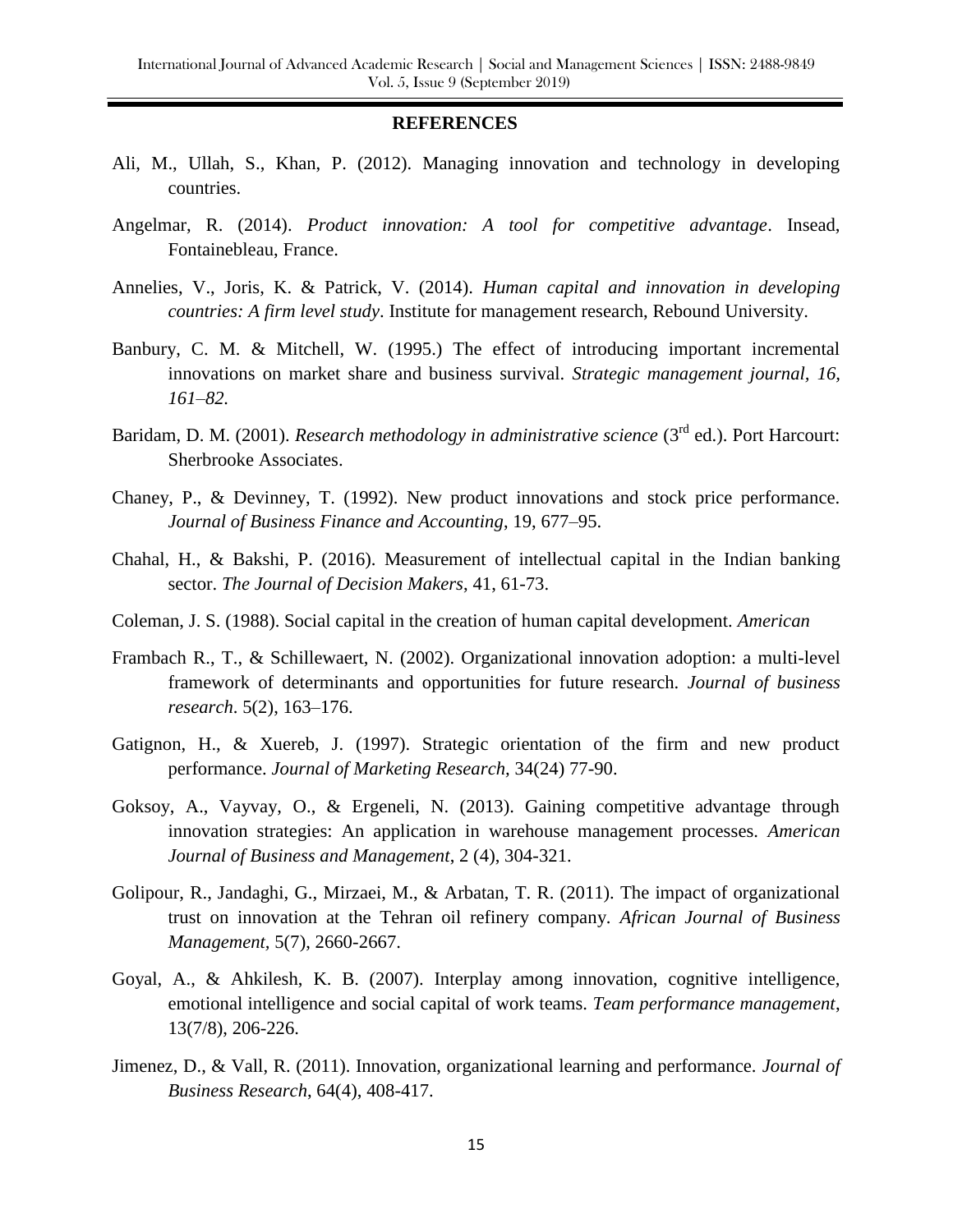- Kalay, F., & Lynn, G. S. (2016). The impact of organizational structure on management innovation: an empirical research in turkey*. Journal of Business, Economics and Finance,*  5(1), 2146-7943.
- Kasha, F. K., & Afsari, A. (2014). The impact of social capital on innovation in selected countries. *Iranian journal of economic studies,* 3(2), 81-98.
- Kogut, B., & Zander, U. (1992). Knowledge of the firm, combinative capabilities and the replication of technology. *Organization Science*. 3(3) 383–397.
- Kogut, B., & Zander, U. (1992). Knowledge of the firm, combinative capabilities and the replication of technology. *Organization Science*. 3(3) 383–397.
- Lin, Y. (2007). Knowledge sharing and firm innovation capability: An empirical study. *International Journal of Manpower,* 28(3/4) 315-332*.*
- Mačerinskienė, I.; & Aleknavičiūtė, G. 2011. The evaluation of social capital benefits: enterprise level. *Business, Management and Education,* 9(1)109–126.
- Meeus, M., & Edquist, C. (2006). Introduction to part I: product and process innovation. In J. Hage & M. Meeus (Ed.), *Innovation, science, and institutional change*. New York: Oxford University Press.
- Miller, D (1983). The correlates of entrepreneurship in three types of firms. *Management Science,* 29(7) 770-791.
- Nagasimha, B. K. (2015). Innovation and product innovation in marketing strategy. *Journal of Management and Marketing Research* 18, 16-23.
- Nahapiet, J., & Ghoshal, S. (1998). Social capital, intellectual capital and organizational advantage. *The Academy of Management Review*, 23(2), 42-266.
- Owen-Smith, J., & Powell, W. W. (2004). Knowledge networks as channels and conduits: The effects of spillovers in the Boston biotechnology community. *Organization Science*, 15(1), 5-21.
- Perez-Luno, A., & Cabello, C. (2014). How social capital and knowledge affect innovation. *Journal of Business Research,* 64(12), 34-45.
- Peters, M., & Brush, C. (1996). Market information scanning activities and growth in new ventures: A comparison of service and manufacturing businesses. *Journal of Business Research*, 36, 81-89.
- Putnam, R. D. (1993). *Making democracy work: Civic traditions in modern Italy*. Princeton NJ.: Princeton university press.